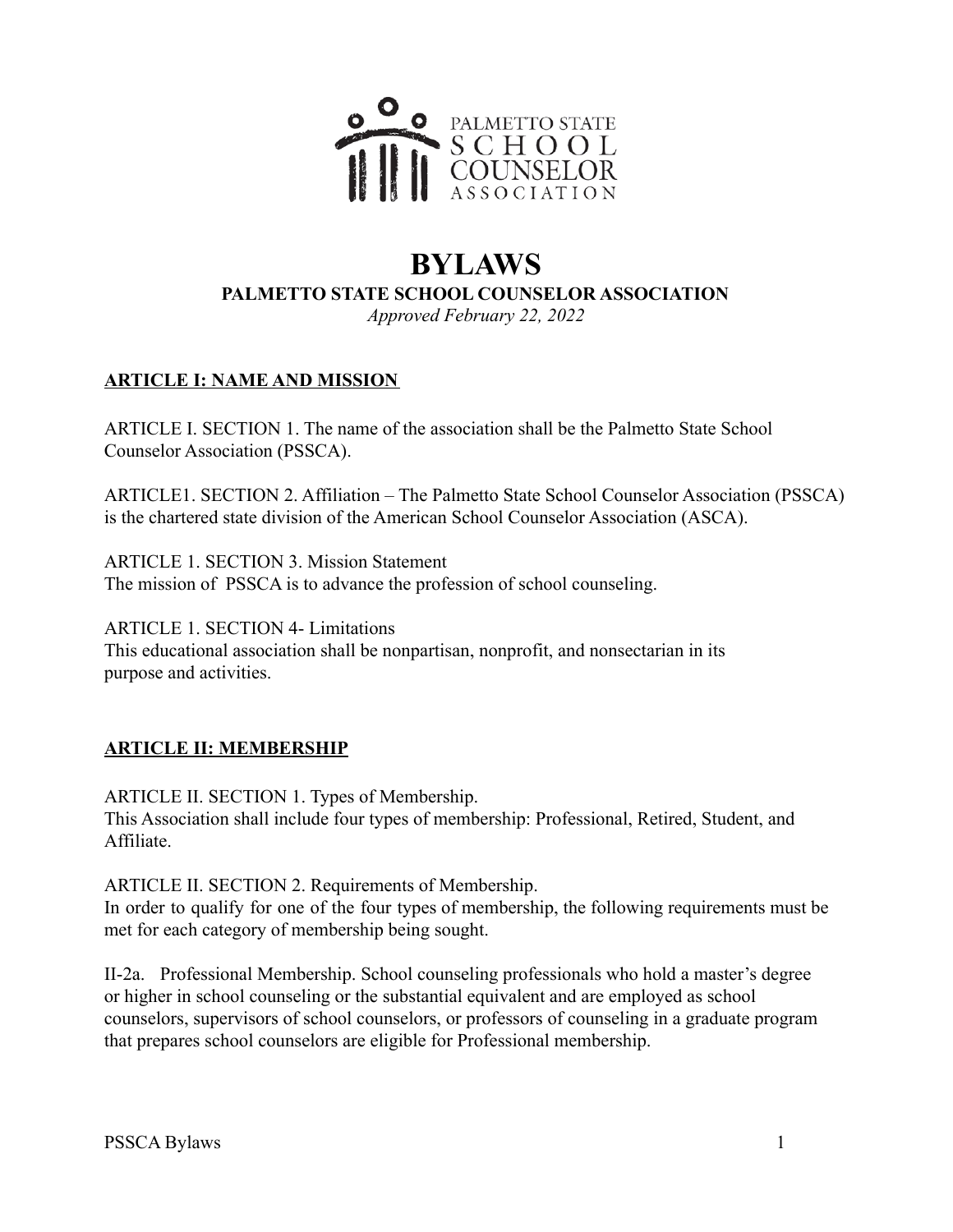II-2b. Retired Members. Professional members in retirement are eligible for Retired membership.

II-2c. Student Membership. Students enrolled in a master's level program or a substantial equivalent that prepares school counselors are eligible for Student membership.

II-2d. Affiliate Membership. Individuals advocating for school counseling, who are not eligible for any other type of membership, are eligible for Affiliate membership.

ARTICLE II. SECTION 3. Dues.

Dues for all categories of membership shall be established in accordance with PSSCA policies and procedures that address membership.

ARTICLE II. SECTION 4. Rights and Privileges.

All members shall receive the rights and privileges accorded their membership categories as set forth in PSSCA policies and procedures that address membership.

ARTICLE II. SECTION 5. Severance of Membership.

Association members who do not renew their membership before their membership expiration date will no longer be considered members of PSSCA. Membership may be revoked for revocation of license or credential by SCDE or for violation of ASCA Ethical Standards, following procedures described in PSSCA policies and procedures that address membership.

ARTICLE II. SECTION 6. Nondiscrimination.

The Palmetto State School Counselor Association does not knowingly engage in or support activities that discriminate on any basis as addressed in federal guidelines and ASCA's Ethical Standards for School Counselors or Ethics Standards for School Counselor Association Leaders.

# **ARTICLE III: PSSCA OFFICERS AND BOARD OF DIRECTORS**

ARTICLE III. SECTION 1. Officers.

The officers of PSSCA shall be the Chair of the Board and Vice Chair of the Board.

ARTICLE III. SECTION 2. Powers and Functions.

III-2a. The Board of Directors shall conduct the governance of PSSCA but shall not take any action contrary to Bylaws adopted by PSSCA members.

III-2b. The Board of Directors shall create policies and procedures to carry out the mission of PSSCA.

ARTICLE III. SECTION 3. Board of Directors.

III-3a. The voting members of the Board of Directors shall consist of nine at-large Directors.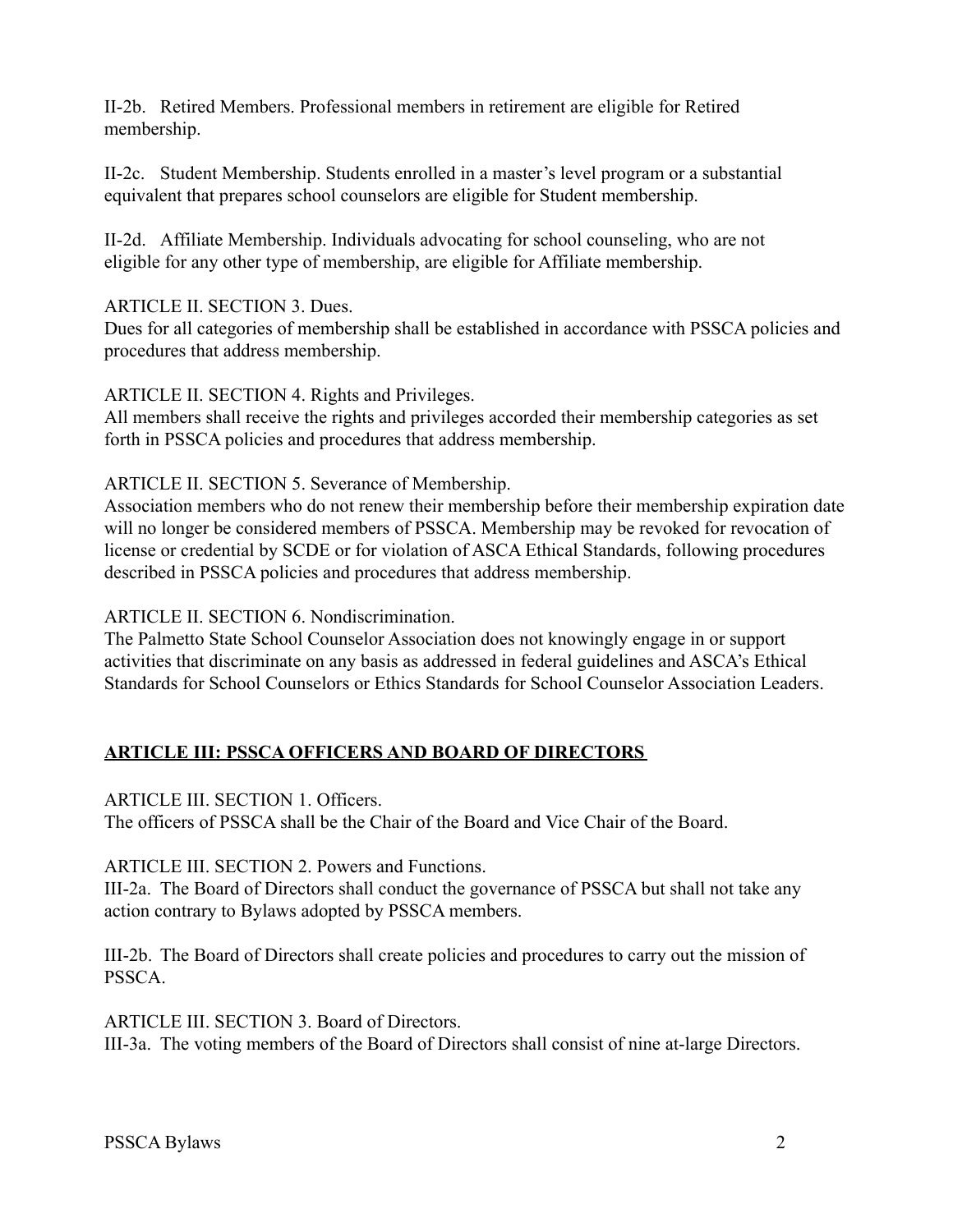III-3b. The Chair of the Board shall be an elected Director on the Board of Directors who is selected by the members of the Board of Directors to serve a one-year term as the Chair of the Board, in accordance with policies and procedures that address Governance. They must have served at least one year on the Board of Directors.

III-3c. The Vice Chair of the Board shall be an elected Director on the Board of Directors who is selected by the members of the Board of Directors to serve a one-year term to assist the Chair of the Board and to serve as the Chair of the Board in the Chair's absence, in accordance with policies and procedures that address Governance. They must have served at least one year on the Board of Directors.

III-3d. At-large Directors shall be elected by the PSSCA membership to serve a three-year term to take actions or to make decisions on behalf of the members in accordance with PSSCA policies and procedures that address Governance.

III-3e. Three Directors shall be elected by the PSSCA membership each year.

III-3f. Directors shall not serve more than two consecutive terms on the Board of Directors. Directors shall have a life-time three-term limit.

III-3g. The term of office for any elected Director shall begin July 1 of each year.

III-3h. Directors must be employed in school counseling in a school, school district or state department of Education or as faculty in a school counselor education program.

III-3i. Directors must hold a valid school counselor license or certificate issued by a state department of education or equivalent state or federal agency.

III-3j. Directors must be PSSCA Professional Members.

ARTICLE III. SECTION 4. Nominations and Elections of Board of Directors.

III-4a. Three Directors shall be elected annually through a general election by PSSCA Professional and Retired members held in accordance with PSSCA Policies and procedures that address Nominations and Elections.

III-4b. Candidates must be employed in school counseling in a school, school district or state department of education as faculty in a school counselor education program on the due date for the submission of candidate applications.

III-4c. Candidates must have been practicing school counselors for at least five years on the due date for the submission of candidate applications.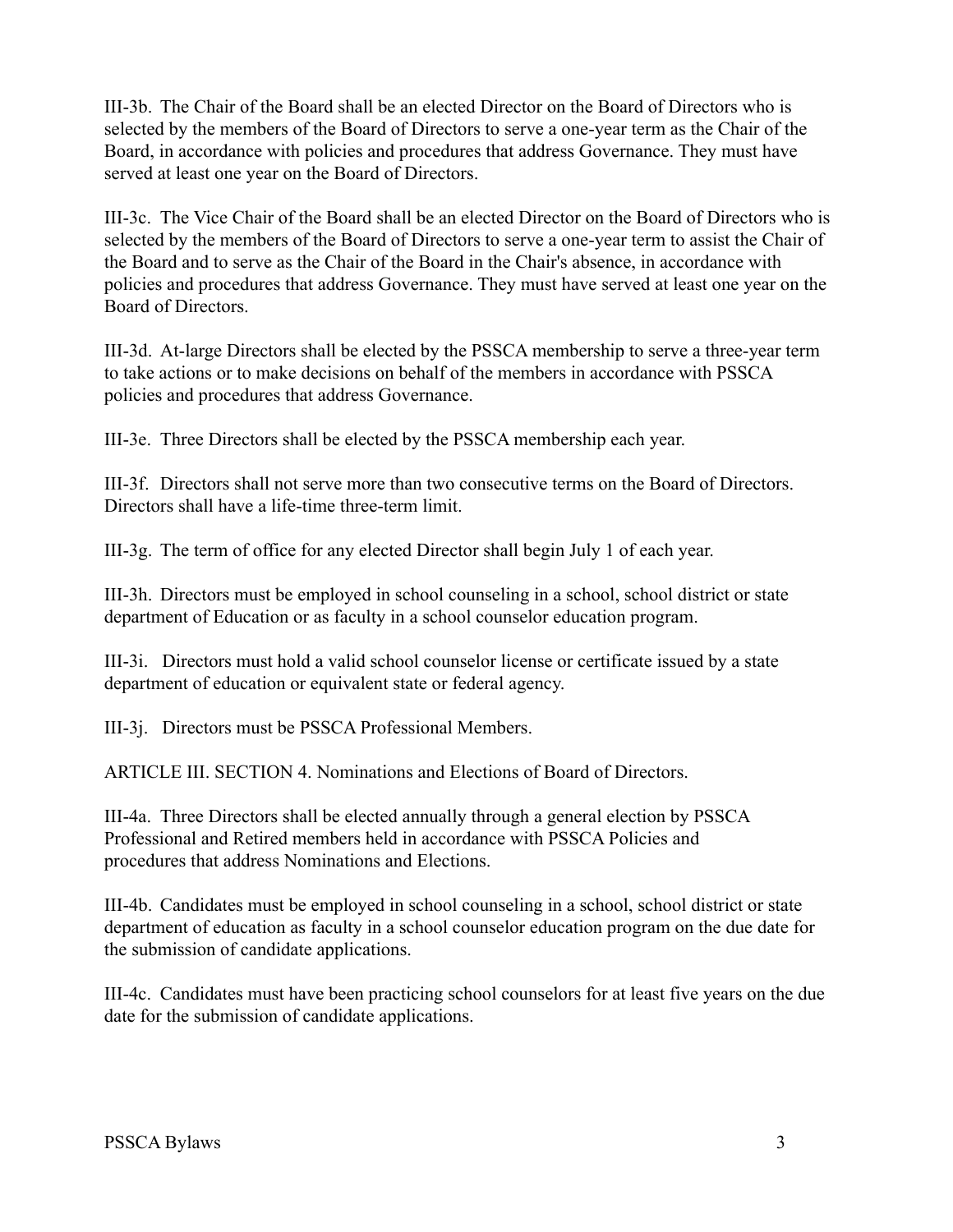III-4d. Candidates must hold a valid school counselor license or certificate issued by a state department of education or equivalent state or federal agency on the due date for the submission of candidate applications.

III-4e. Candidates must be PSSCA Professional Members for three (3) years and a current ASCA Professional member.

III-4f. Directors are required to complete and/or maintain any required training as outlined in PSSCA Policies.

III-4g. Candidates for the Board of Directors shall meet additional qualifications required by PSSCA policies and procedures that address Nominations and Elections.

III-4h. The candidates with the most votes will be elected.

III-4i. If any elected candidate should be unable to assume office by the beginning of their term, the candidate with the next highest number of votes in the election shall be asked to serve in the vacant position. If none of the candidates agrees to serve or if there is not a full slate, the Board of Directors shall fill the vacancy.

ARTICLE III. SECTION 5. Meetings.

III-5a. The Board of Directors shall meet at least twice each year. Such meetings may be held in person or via telephone conference call or other electronic medium in which all individuals can hear one another. Meetings of the Board of Directors may be called by the Chair of the Board or by majority vote of the Board.

III-5b. Two-thirds of the members of the Board of Directors must be present to constitute a quorum.

III-5c. Each member of the Board of Directors shall have one vote. Decisions of the Board of Directors shall be made by a simple majority vote except in cases involving issues that require a greater majority, as defined in PSSCA Bylaws and policies and procedures that address Governance.

III-5d. Board of Directors members are required to attend all Board of Directors meetings and other functions in accordance with PSSCA policies and procedures that address Governance.

ARTICLE III. SECTION 6. Vacancies.

III-6a. In the event of a vacancy in the office of Chair of the Board of Directors, the Vice Chair of the Board assumes the office of Chair of the Board of Directors..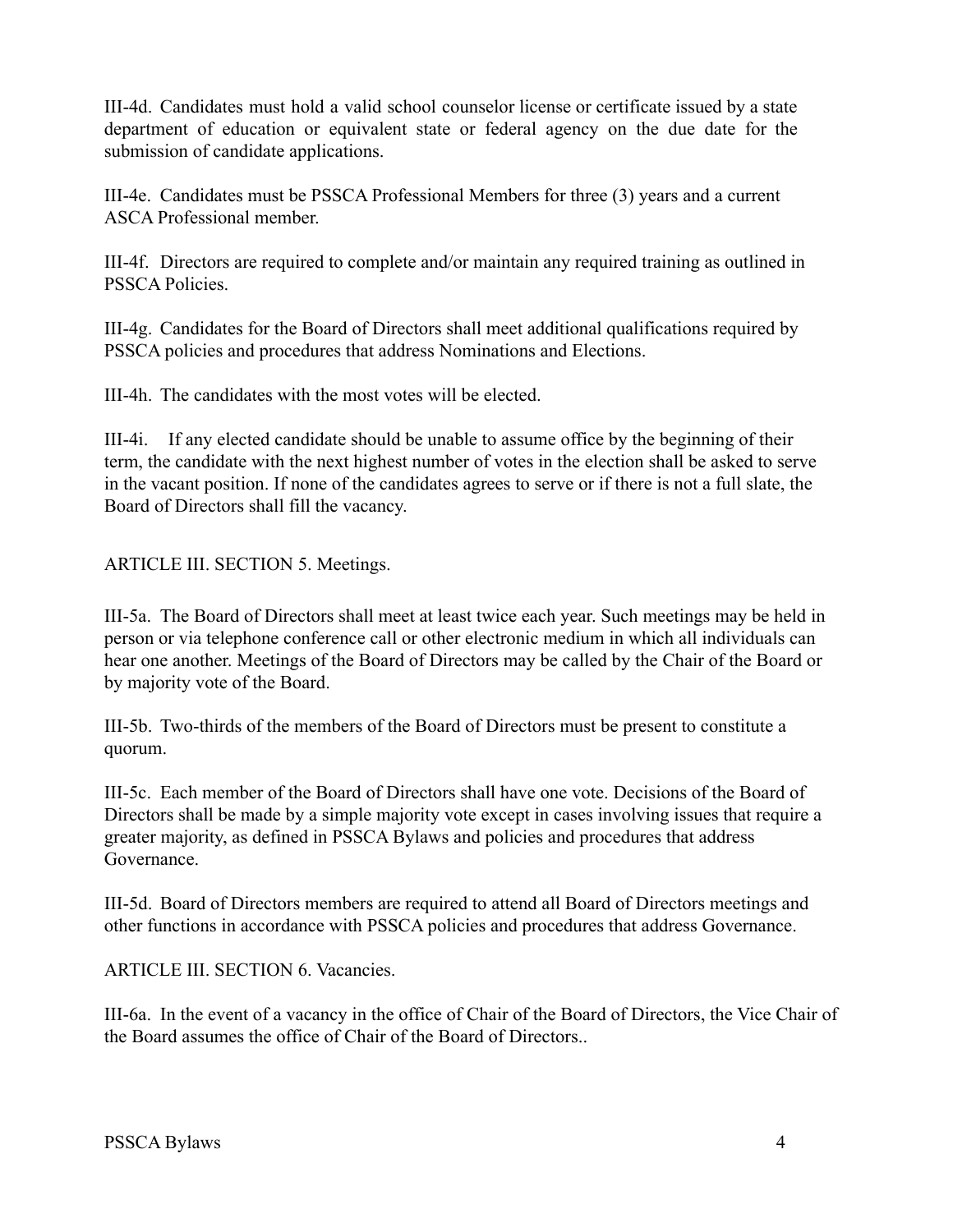III-6b. In the event of a vacancy in the office of the Vice Chair of the Board of Directors, the Board of Directors shall select a Vice Chair of the Board of Directors to fill the unexpired term.

III-6c. In the event of a vacancy in an office of a Director, the Board of Directors may fill the unexpired term, but is not required to fill the vacancy.

ARTICLE III. SECTION 7. Removal from Office.

III-7a. A member of the Board of Directors may be removed from office, for cause, by a two-thirds majority vote of the Board of Directors. At the discretion of the Board of Directors, a due process committee may be appointed to review any charges and to make recommendations. This committee shall complete its assignment and submit a final report within 30 days after appointment.

III-7b. A Board Member who becomes ineligible to serve on the Board shall be allowed three months to regain eligibility. If a Board Member is ineligible to serve on the Board for three months, the Board Member shall be asked to resign. Board members who know they cannot or will not regain eligibility within three months shall be asked to resign immediately upon becoming ineligible.

ARTICLE III. SECTION 8. Compensation and Reimbursement of Expenses.

III-8a. Members of the PSSCA Board of Directors shall not receive any compensation for services, but their necessary expenses shall be paid in accordance with PSSCA policies and procedures that address Governance and Finance.

III-8b. Members of the PSSCA Board of Directors shall not benefit financially or materially from their service on the Board of Directors, in accordance with PSSCA policies and procedures that address Governance and Conflicts of Interest.

# **ARTICLE IV: ADDITIONAL POSITIONS AND DUTIES**

ARTICLE IV, SECTION 1. Corporate Treasurer.

IV-1a. The Board of the Directors shall appoint a Treasurer of the Corporation.

IV-1b. The Treasurer of the Corporation shall maintain PSSCA's records, administer the affairs of the Association, including financial affairs, and perform such other duties as are incidental to this office, in accordance with ASCA's mission and vision, subject to the provisions of its Bylaws and policies and procedures adopted by the Board of Directors.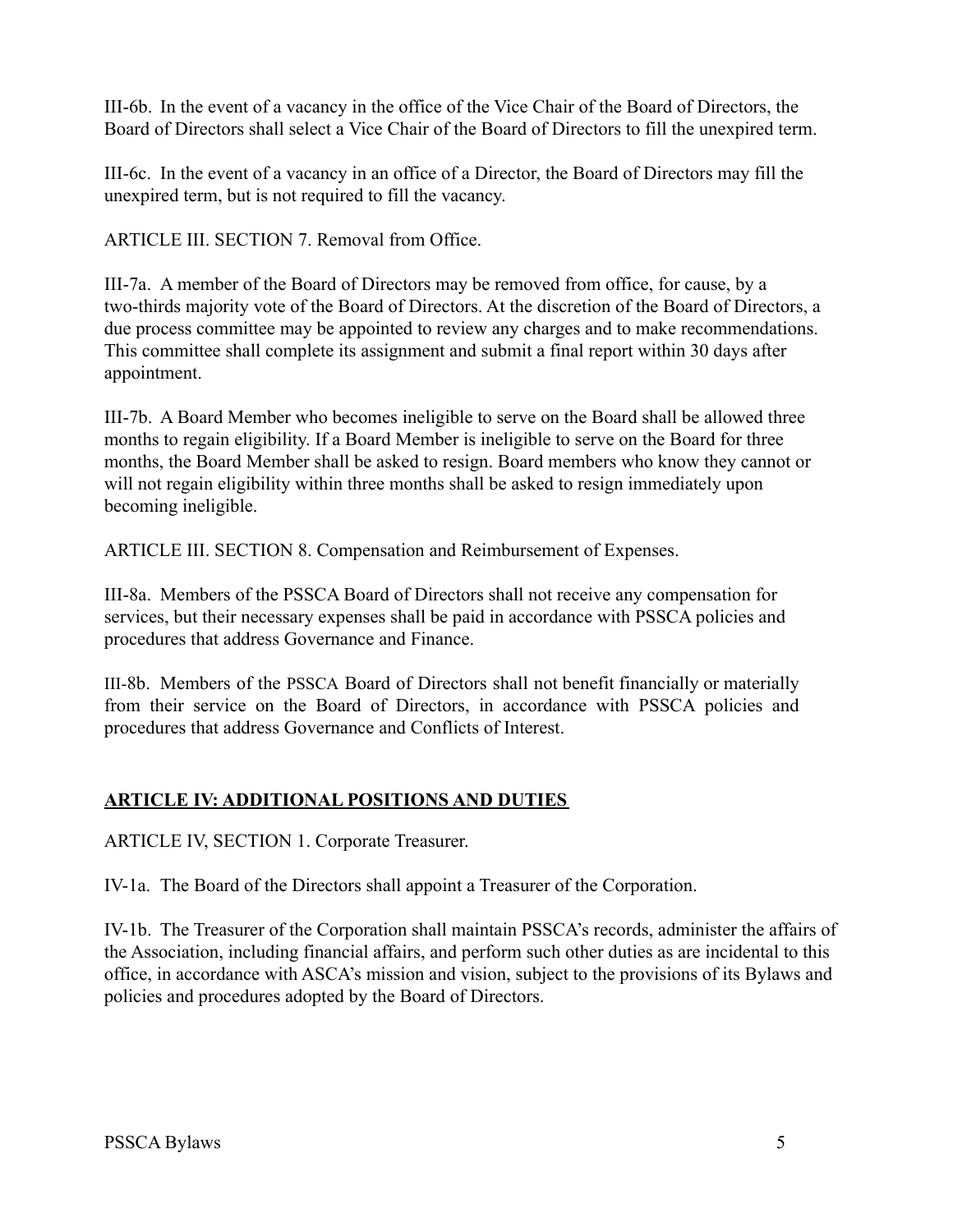ARTICLE IV, SECTION 2. Parliamentarian.

IV-2a. The Board of Directors shall appoint a Parliamentarian to serve a one-year term.

IV-2b. A Parliamentarian shall perform appropriate duties at board meetings and may be appointed for other official meetings.

ARTICLE IV, SECTION 3. Additional Appointments. IV-3a. The Board of Directors may appoint other positions as needed.

### **ARTICLE V: OPERATIONAL STRUCTURE**

ARTICLE V, SECTION 1. Committees.

PSSCA's committees shall be appointed to accomplish specific tasks within specific timeframes. If membership on a committee includes individuals who are not members of the Board of Directors, that committee shall function only as an advisory committee and shall not conduct any function reserved for the Board.

ARTICLE V, SECTION 2. Standing Committees.

The standing committees shall be the PSSCA Bylaws Committee, the Diversity, Equity, Inclusion (DEI) Committee, and Nominations & Elections Committee.

V-2a. Bylaws Committee. The PSSCA Bylaws Committee annually reviews the PSSCA Bylaws and makes recommendations to the Board of Directors. The PSSCA Bylaws Committee also reviews all proposed amendments to the PSSCA Bylaws and makes recommendations to the Board of Directors. The PSSCA Bylaws Committee is appointed by the Board of Directors.

V-2b. Diversity, Equity, and Inclusion (DEI) Committee. The PSSCA DEI Committee will review PSSCA Bylaws, policies, and association practices and make recommendations to the Board of Directors. The PSSCA DEI Committee is appointed by the Board of Directors.

#### V-2c. Nominations & Elections Committee

The Nominations and Elections Committee develops policies and procedures for approval by the Board of Directors and conducts elections in accordance with PSSCA policies and procedures that address Nominations and Elections. The Nominations and Elections Committee is appointed by the Board of Directors.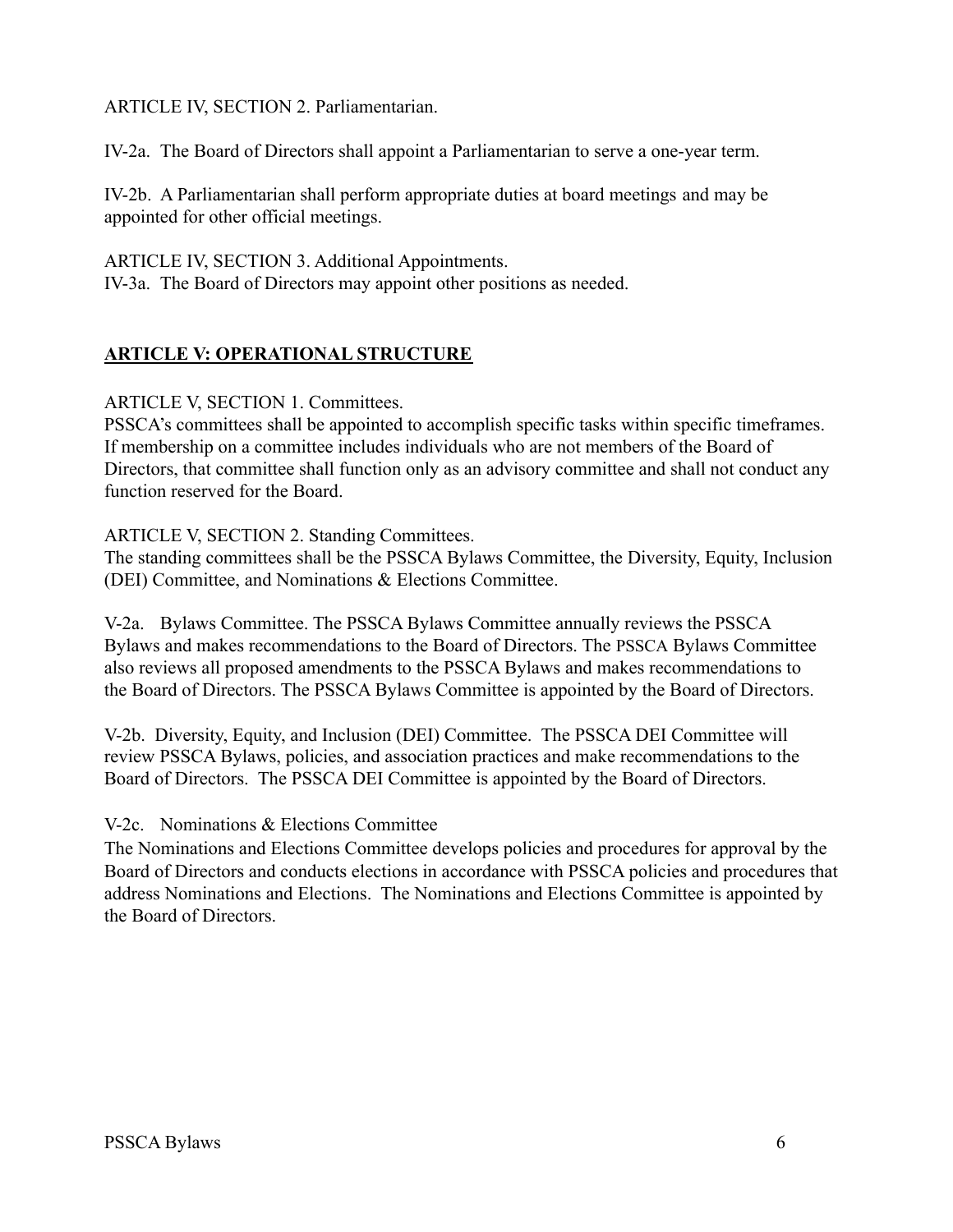# **ARTICLE VI: BUSINESS AFFAIRS OF THE ASSOCIATION**

ARTICLE VI, SECTION 1. Fiscal Year.

The fiscal year shall begin October 1 and end the following September 30.

ARTICLE VI, SECTION 2. Property of the Association. In the event the Association should be dissolved, none of its property shall be distributed to any of the members. Instead, all of its property shall be transferred to such organizations(s) as the Board of Directors shall determine to have purposes and activities most nearly consonant with those of the Association provided, however, that such organization(s) shall be exempt under Section 501(c)(6) of the Internal Revenue Code or corresponding provisions of the Internal Revenue Laws.

### **ARTICLE VII: ANNUAL MEETING**

ARTICLE VII, SECTION 1. An annual business meeting will be held each fiscal year.

ARTICLE VII, SECTION 2. The PSSCA Board of Directors may call additional business meetings of the PSSCA general membership.

ARTICLE VII, SECTION 3. At any meeting of the general membership, 50 Professional or Retired members of PSSCA in good standing and a majority of the Board of Directors members must be present to constitute a quorum.

# **ARTICLE VIII: INDEMNIFICATION**

ARTICLE VIII, SECTION 1. The Association shall indemnify each member of the Board of Directors and each of its officers, as described in Article V for the defense of civil or criminal actions or proceedings as hereinafter provided and, notwithstanding any provision in these Bylaws, in a manner and to the extent permitted by applicable law.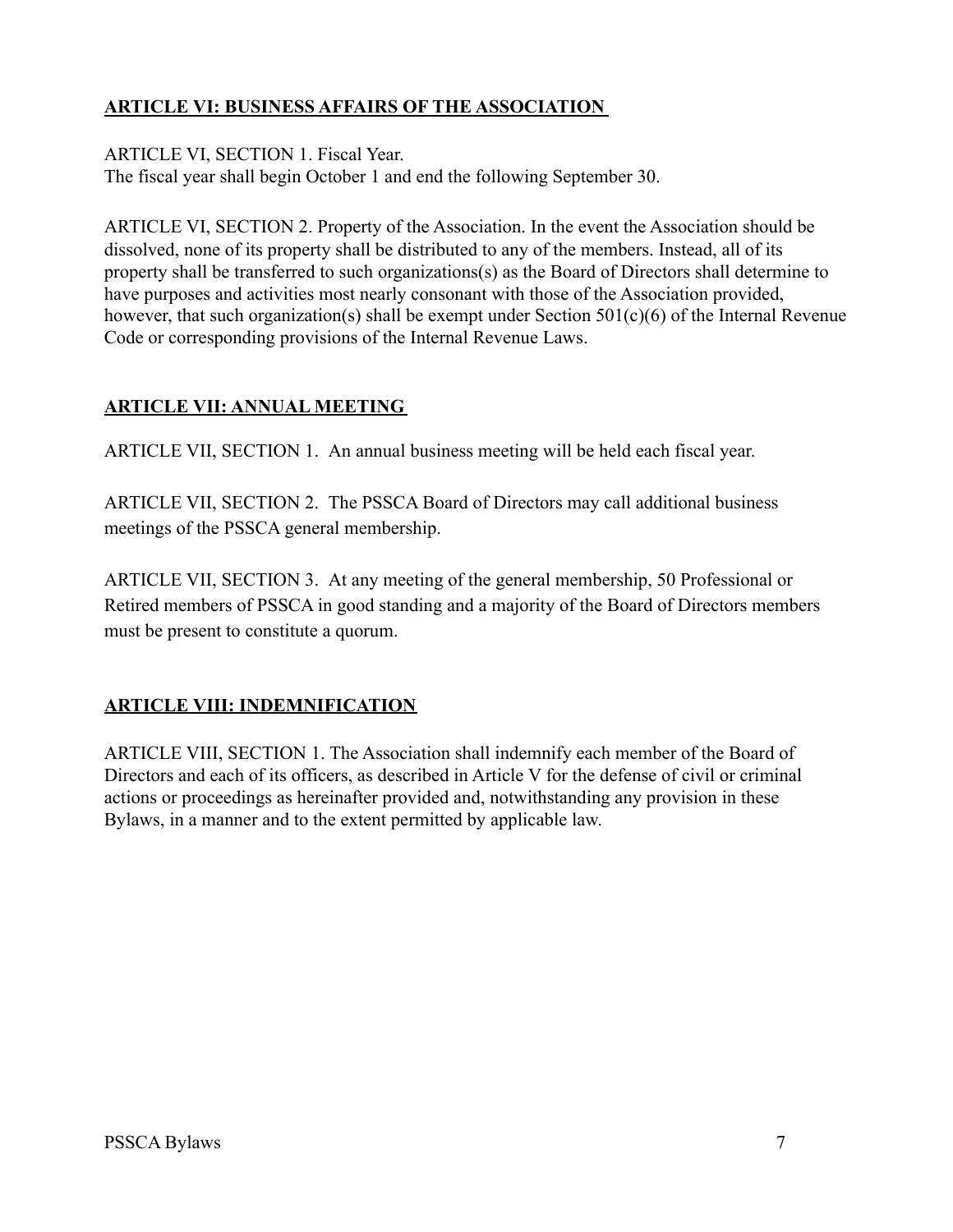ARTICLE VIII, SECTION 2. The Association shall indemnify each of its directors and officers, as aforesaid, from and against any and all judgments, fines, amounts paid in settlement, and reasonable expenses, including attorney's fees, actually and necessarily incurred or imposed as a result of such action or proceedings, or an appeal therein, imposed upon or asserted against him or her by reason of being or having been such a director or officer and acting within the scope of his or her official duties, but only when the determination shall have been made judicially or in the manner hereinafter provided that he or she acted in good faith for the purpose which he or she reasonably believed to be in PSSCA's best interests and, in the case of criminal action or proceeding, in addition, had no reasonable cause to believe that his or her conduct was unlawful. This indemnification shall be made only if the Association shall be advised by its Board of Directors acting (1) by quorum consisting of Board of Directors members who are not parties to such section or proceedings upon a finding that, or (2) if a quorum under (1) is not obtainable with due diligence, upon the opinion in writing of independent legal counsel that, the Board of Directors or officer has met the foregoing applicable standard of conduct. If the determination is to be made by the Board of Directors, it may rely as to all questions of law on the advice of independent legal counsel.

ARTICLE VIII, SECTION 3. Every reference herein to a member of the Board of Directors or officer of the Association shall include every member and officer thereof or former member and officer thereof. This indemnification shall apply to all judgments, fines, amounts in settlement, and reasonable expenses described above whenever arising allowable as stated above. The right of indemnification herein provided shall be in addition to any and all rights to which any PSSCA member or officer might otherwise be entitled and the provisions hereof shall neither impair nor adversely affect such rights.

#### **ARTICLE IX: AMENDMENT OF BYLAWS**

ARTICLE IX, SECTION 1. Amendment. These Bylaws may be amended by a majority vote at the annual business meeting or a majority vote at a general membership meeting as provided in this section.

IX-1a. An amendment shall be proposed by the Board of Directors or by petition over the signature of 50 Professional or Retired members of PSSCA in good standing. Petitions for Bylaws amendment must be submitted to the Board of Directors not less than 90 days prior to the first session of the annual meeting in conjunction with the annual conference or a general membership meeting where Bylaws revisions will be considered. All proposed Bylaws amendments shall be reviewed by the Bylaws Review Committee.

IX-1b. Copies of amendments proposed under the provision of the foregoing paragraph shall be distributed to the general membership not less than 30 days prior to the first session of the annual meeting or a general membership meeting where Bylaws revisions will be considered.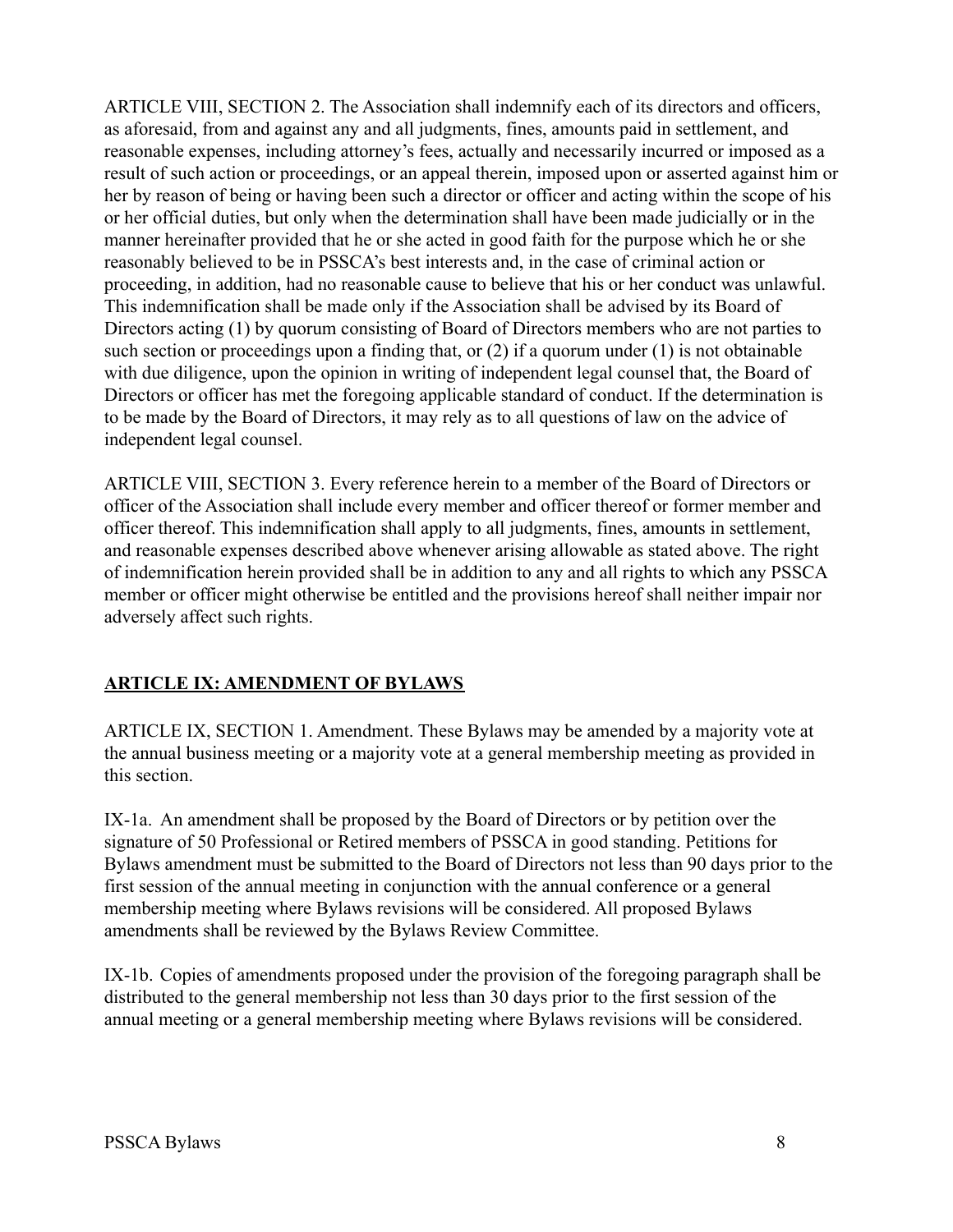IX-1c. In the event attendance at the annual meeting or general membership meeting does not constitute a quorum, Bylaws amendments may be approved by mail ballot, electronic ballot or other means approved by the Board of Directors. In such a case, amendments shall be approved by two-thirds of ballots or votes received.

IX-1d. Amendments originating during the annual meeting or a general membership meeting shall be discussed and if approved by the members in attendance at the annual meeting or a general membership meeting shall be submitted for mail ballot, electronic ballot or other means approved by the Board of Directors. Such proposed amendments shall be sent, no more than (90) days following the date of presentation, for a vote by the PSSCA members or members in attendance of a general membership meeting before whom the amendment originated. Such proposed amendment shall be referred forthwith to the Bylaws Committee whose written recommendation shall accompany any such ballot. Amendments originating during the annual meeting or general membership meeting shall be approved by two-thirds of ballots or votes received.

IX-1e. Bylaws amendments that affect Board service, such as terms or eligibility, shall not be applicable to Board members who are in office, newly elected or engaged in an election at the time the amendment is approved, unless the PSSCA membership explicitly approves applying the Bylaws amendments immediately.

#### ARTICLE IX, SECTION 2. Publication.

The Bylaws and the Policies of PSSCA shall be published in their entirety and available to the membership.

# **ARTICLE X. CONFLICT OF INTEREST STATEMENT**

ARTICLE X, SECTION 1. The association members shall avoid any conflict of interest between their own respective personal, professional or business interest and the interest of the association in any and all actions taken by them on behalf of the association in their respective capacities.

ARTICLE X, SECTION 2. If a person identifies a conflict, the person shall give written and/or verbal notice of such conflict of interest or relationship and shall thereafter refrain from discussing or voting on the particular transaction in which the person has a conflict of interest or otherwise attempting to exert any influence on the association or Board of Directors to affect a decision or participate or not participate in such transaction.

ARTICLE X, SECTION 3. The PSSCA Board of Directors shall support all PSSCA members in conducting research to further advance the school counseling profession. However, such research cannot be for personal gain and PSSCA will not financially endorse any specific research endeavor. All research requests must be in compliance with these Bylaws as well as all requirements listed in the association's policies.